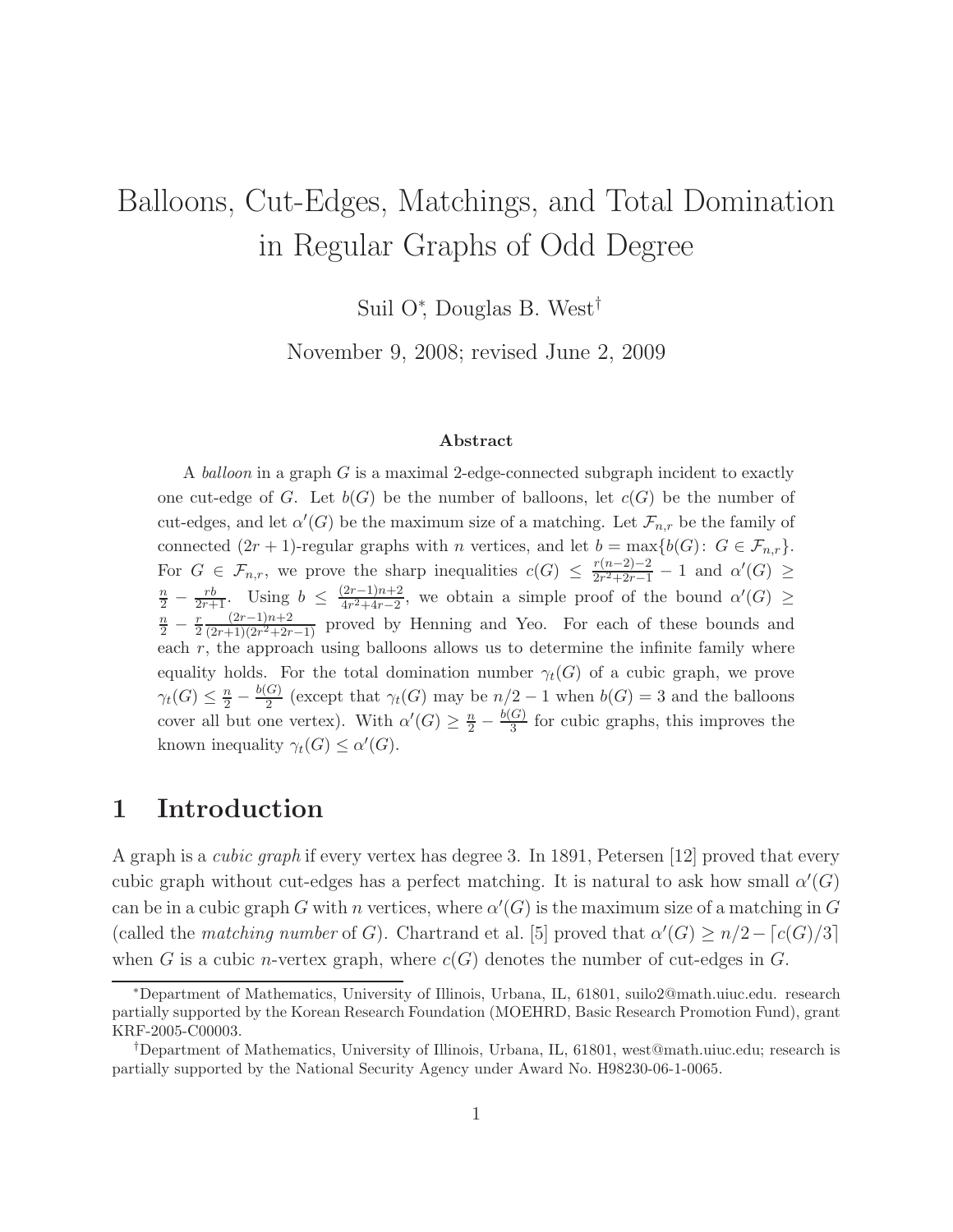By this result, an upper bound on  $c(G)$  yields a lower bound on  $\alpha'(G)$ . Let G be a connected cubic graph with n vertices. In Section 3, we prove that  $c(G) \leq (n-7)/3$  and that this is sharp. The result of [5] then yields  $\alpha'(G) \ge (7n+14)/18$ , but this is not the best bound on  $\alpha'(G)$ . The smallest value of  $\alpha'(G)$  is  $[(4n-1)/9]$ , proved first by Biedl et al. [4]. Henning and Yeo [9] generalized the result, proving that  $\alpha'(G) \geq \frac{n}{2} - \frac{r}{2}$ 2  $(2r-1)n+2$  $\frac{(2r-1)n+2}{(2r+1)(2r^2+2r-1)}$  when G is a  $(2r + 1)$ -regular *n*-vertex connected graph, which is sharp.

Although maximizing  $c(G)$  in a cubic graph does not minimize  $\alpha'(G)$ , another concept does yield a simple proof of the sharp bound on  $\alpha'(G)$ . We define a balloon in a graph G to be a maximal 2-edge-connected subgraph of G incident to exactly one cut-edge of G. The term arises from viewing the cut-edge as a string tying the balloon to the rest of the graph; the vertex incident to the cut-edge is the neck of the balloon. A balloon may contain cut-vertices and thus consist of several blocks.

Maximal 2-edge-connected subgraphs are pairwise disjoint, since the union of two 2-edgeconnected subgraphs sharing a vertex is also 2-edge-connected. Among these subgraphs, the balloons are those incident to precisely one cut-edge. Thus the number of balloons in G is well-defined; let  $b(G)$  denote this number.

Let  $\mathcal{F}_{n,r}$  be the family of connected  $(2r + 1)$ -regular graphs with n vertices. Let  $b =$  $\max\{b(G): G \in \mathcal{F}_{n,r}\}\$ . For  $G \in \mathcal{F}_{n,r}$ , we prove that  $c(G) \leq \frac{r(n-2)-2}{2r^2+2r-1}$  $\frac{r(n-2)-2}{2r^2+2r-1}-1$  and  $\alpha'(G) \geq \frac{n}{2} - \frac{rb}{2r+1}$ . We obtain a lower bound on  $\alpha'(G)$  by proving that  $b \leq \frac{(2r-1)n+2}{4r^2+4r-2}$  $\frac{(2r-1)n+2}{4r^2+4r-2}$ , and we use balloons to prove the upper bound on  $c(G)$ . In Section 2, we construct an infinite family  $\mathcal{H}_r$  showing that all these bounds are sharp; it contains the smaller families provided in [4] and [9] (graphs in  $\mathcal{H}_r$  exist when  $n \equiv 4(r+1)^2 \mod (8r^3+12r^2-2)$ . The bounds for  $b(G)$  and  $c(G)$  are sharp in a larger family  $\mathcal{H}'_r$  (occurring when  $n \equiv (4r+6) \mod (4r^2+4r-2)$ ). In Section 3, we prove the upper bounds on  $b(G)$  and  $c(G)$  and show that equality holds if and only if  $G \in \mathcal{H}'_r$ . In Section 4, we prove the lower bound on  $\alpha'(G)$ ; in Section 5, we show that equality holds if and only if  $G \in \mathcal{H}_r$ .

The restriction to connected graphs is important; consider cubic graphs. For a connected cubic graph,  $b(G) \le (n+2)/6$  and  $\alpha'(G) \ge (4n-1)/9$ . However, if G consists of many disjoint copies of the unique 16-vertex cubic graph with no perfect matching, then  $b(G) = 3n/16$  and  $\alpha'(G) = 7n/16$ ; these values are more extreme than the bounds for graphs in  $\mathcal{F}_{n,3}$ .

Our results apply only for regular graphs of odd degree, since a connected regular graph of even degree is 2-edge-connected and hence has no balloons. In addition to solving the extremal problem for odd degree, Henning and Yeo [9] also determined the smallest matching number for connected  $2r$ -regular graphs with n vertices. We will use a generalization of balloons to address this in a subsequent paper [11].

In Section 6, we apply balloons to total domination. A *total dominating set* in a graph  $G$  is a set S of vertices in G such that every vertex in G has a neighbor in S. The total domination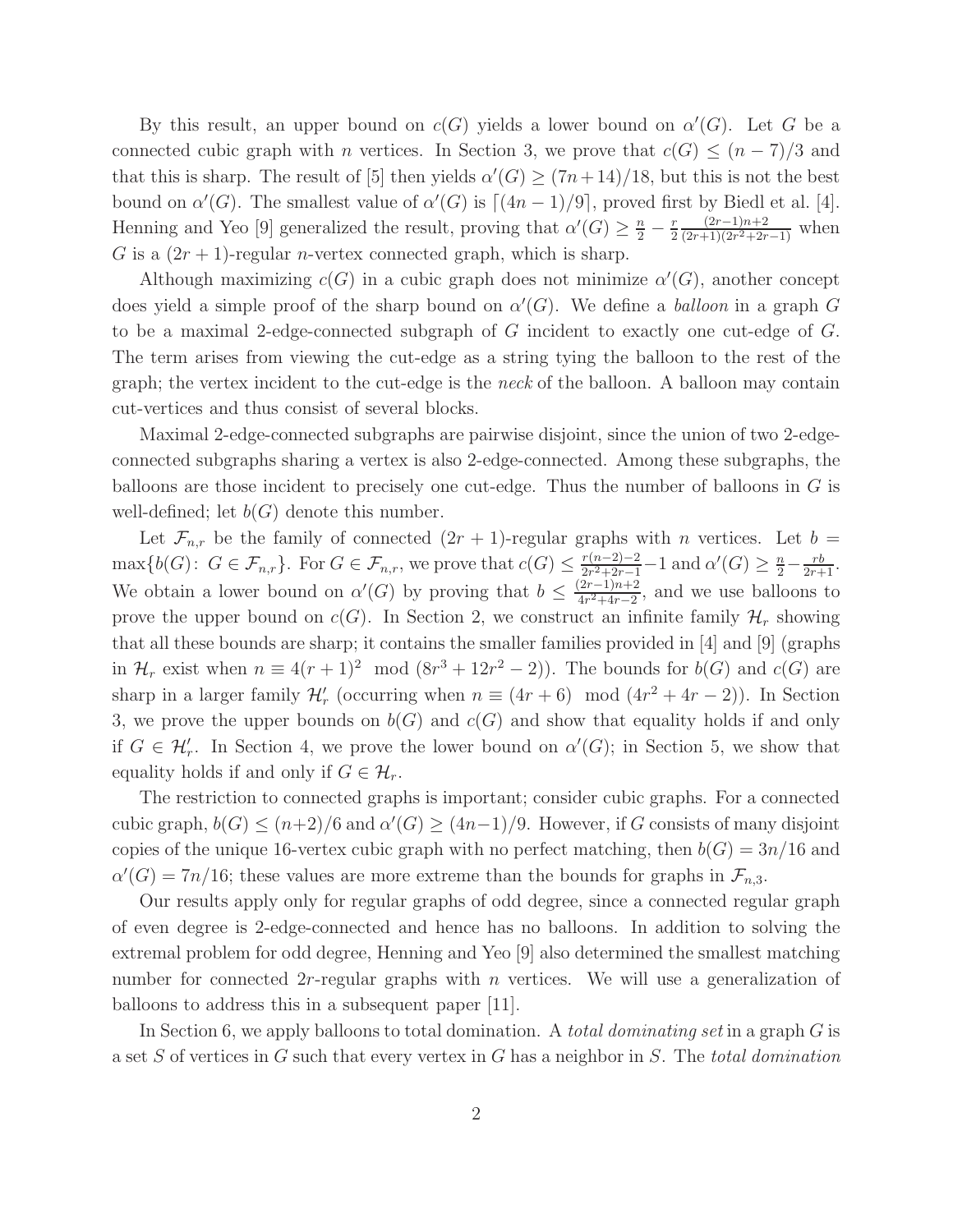number, written  $\gamma_t(G)$ , is the least size of a total dominating set in G. For n-vertex graphs with minimum degree at least 3,  $\gamma_t(G) \leq n/2$  ([2, 15], for 3-regular graphs in [6]). Henning, Kang, Shan, and Yeo [8] proved the stronger result that  $\gamma_t(G) \leq \alpha'(G)$  whenever G is regular with degree at least 3. For degree at least 4, stronger bounds hold. Thomassé and Yeo  $[13]$ proved that  $\gamma_t(G) \leq 3n/7$  for every *n*-vertex regular graph with degree at least 4. This upper bound is a smaller fraction of n than the lower bound on  $\alpha'(G)$ . Earlier, Henning and Yeo [9] observed that  $\gamma_t(G) < \alpha'(G)$  when G is a regular graph with degree at least 4.

We use balloons to strengthen the bound for cubic graphs. We prove that  $\gamma_t(G) \leq \frac{n}{2} - \frac{b(G)}{2}$ 2 when G is cubic, except that  $\gamma_t(G) = n/2 - 1$  is possible when  $b(G) = 3$  and the balloons cover all but one vertex. Since  $\alpha'(G) \geq \frac{n}{2} - \frac{b(G)}{3}$  $\frac{G}{3}$  for cubic graphs, we have large separation when the number of balloons is large, and  $\gamma_t(G) = \alpha'(G)$  can happen in a cubic graph only when the number of balloons is 0 or when  $G$  consists of three balloons plus one vertex.

The condition of being connected is the same as being 1-edge-connected. A generalized version of balloons is useful for studying the restriction of these problems to k-edge-connected graphs. The extension of Petersen's result by Bäbler [3] states that every  $(2r+1)$ -regular 2redge-connected graph has a perfect matching. As the edge-connectivity rises, the lower bound on the matching number should also rise. In a subsequent paper [11], we will use generalized balloons to determine the smallest matching number for d-regular k-edge-connected graphs with *n* vertices, when  $d \geq 4$  and  $k \geq 2$ . In addition, there we use balloons to determine the worst case of the Chinese Postman Problem for 3-regular graphs with  $n$  vertices.

# 2 The Construction

Biedl et al. [4] and Henning and Yeo [9] presented examples for sharpness in the lower bounds on  $\alpha'(G)$  for connected 3-regular and  $(2r+1)$ -regular graphs, respectively. We present a more general family that includes their examples.

**Construction 2.1.** Let  $B_r$  be the graph obtained from the complete graph  $K_{2r+3}$  by deleting a matching of size  $r + 1$  and one more edge incident to the remaining vertex. This is the smallest graph in which one vertex has degree  $2r$  and the others have degree  $(2r + 1)$ . Thus  $B_r$  is the smallest possible balloon in a  $(2r+1)$ -regular graph. Note that deleting the vertex of degree  $2r$  (the neck) from  $B_r$  leaves a subgraph having a perfect matching.

Let  $\mathcal{T}'_r$  be the family of trees such that every non-leaf vertex has degree  $2r + 1$ . Let  $\mathcal{H}'_r$ be the family of  $(2r + 1)$ -regular graphs obtained from trees in  $\mathcal{T}'_r$  by identifying each leaf of such a tree with the neck in a copy of  $B_r$ . Let  $\mathcal{T}_r$  be the subfamily of  $\mathcal{T}'_r$  obtained by requiring all leaves to have the same color in a proper 2-coloring. Let  $\mathcal{H}_r$  be the subfamily of  $\mathcal{H}'_r$  arising from trees in  $\mathcal{T}_r$  by adding balloons at leaves. □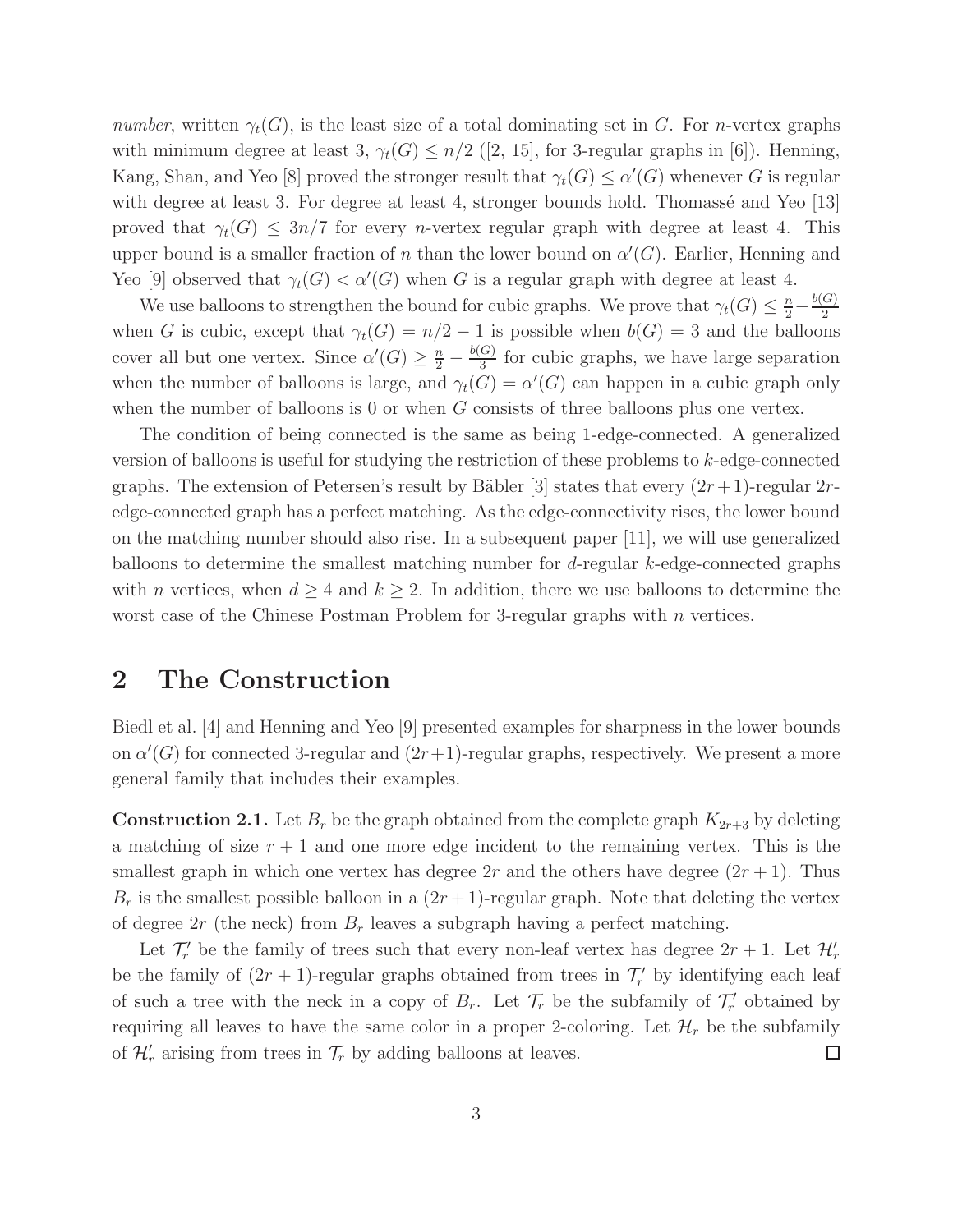To compute the matching number for *n*-vertex graphs in  $\mathcal{H}_r$ , we use standard concepts about matchings. The *deficiency* of a vertex set S in a graph G, written  $\text{def}_G(S)$  or simply  $\text{def}(S)$ , is  $o(G-S) - |S|$ , where  $o(H)$  is the number of components of H having an odd number of vertices. Every matching must leave at least  $\text{def}(S)$  vertices unmatched, so for any S the quantity  $\frac{1}{2}(n - \text{def}(S))$  is an upper bound on  $\alpha'(G)$ . Furthermore, if there is a matching that matches S into vertices of distinct odd components of  $G - S$  and leaves at most one unmatched vertex in each odd component of  $G - S$ , then  $\alpha'(G) = \frac{1}{2}(n - \text{def}(S))$ .

**Proposition 2.2.** Let  $p_r = 2r^2 + 2r - 1$ . For any n-vertex graph G in  $\mathcal{H}_r$ ,

$$
n \equiv 4(r+1)^2 \mod ((4r+2)p_r), \qquad b(G) = \frac{(2r-1)n+2}{2p_r},
$$
  
\n
$$
\alpha'(G) = \frac{1}{2} \left( n - \frac{r(2r-1)n+2r}{(2r+1)p_r} \right), \qquad c(G) = \frac{r(n-2)-2}{p_r} - 1.
$$

Furthermore, the formulas given for  $b(G)$  and  $c(G)$  also hold when  $G \in \mathcal{H}'_r$ .

*Proof.* We first compute  $b(G)$  and  $c(G)$  on  $\mathcal{H}'_r$ . The smallest tree in  $\mathcal{T}'_r$  has two vertices. The resulting graph in  $\mathcal{H}'_r$  has  $4r + 6$  vertices, two balloons, and one cut-edge, and the formulas hold. For any larger tree T in  $\mathcal{T}'_r$ , the penultimate vertex of a longest path has 2r leaf neighbors, and deleting them yields a smaller tree  $T'$  in  $\mathcal{T}'_r$ . Let G and G' be the corresponding graphs in  $\mathcal{H}'_r$ . Compared to G', in G there are 2r more cut-edges, 2r – 1 more balloons, and  $2r(2r+3) - (2r+2)$  more vertices. This last formula simplifies to  $2p_r$ , and hence the formulas for  $b(G)$  and  $c(G)$  in terms of n are established by induction on n.

Now consider the more restrictive families  $\mathcal{T}_r$  and  $\mathcal{H}_r$ . The smallest graph in  $\mathcal{T}_r$  is the star  $K_{1,2r+1}$  with  $2r+1$  leaves. We claim that every other tree in  $\mathcal{T}_r$  arises from a smaller tree in  $\mathcal{T}_r$  by appending 2r edges at a leaf y and appending 2r additional edges at each new neighbor of y. This produces  $(2r)^2$  leaves, which replace y in the set of leaves and are in the same partite set as y, so the larger graph lies in  $\mathcal{T}_r$ .

To prove that this generates all of  $\mathcal{T}_r$ , consider a longest path P in a tree  $T \in \mathcal{T}_r$  such that T is not a star. Let  $y, z, w$  be the last three vertices on P, in order (w is the leaf). Since P is a longest path, all 2r neighbors of z other than y are leaves. Since leaves all lie in the same partite set, no neighbor of y is a leaf. Hence the  $2r - 1$  neighbors of y not on P must all have  $2r$  leaf neighbors (again since  $P$  is a longest path and non-leaves have degree  $2r + 1$ ). Now T arises in the specified way from a smaller tree in  $\mathcal{T}_r$  having y as a leaf.

To compute  $\alpha'(G)$  for  $G \in \mathcal{H}_r$ , let T be the corresponding tree in  $\mathcal{T}_r$ . Let X and Y be its partite sets, with Y containing the leaves. Let  $S = X$ . Now  $o(G - S) = |Y|$ , since each vertex of Y is an isolated vertex in  $G - S$  or is the neck of a copy of  $B_r$  that is an odd component of  $G - S$ . Thus  $\text{def}(S) = |Y| - |X|$ . Root T at a vertex of X, and then match each vertex of S to one of its children, which is or lies in an odd component of  $G - S$ .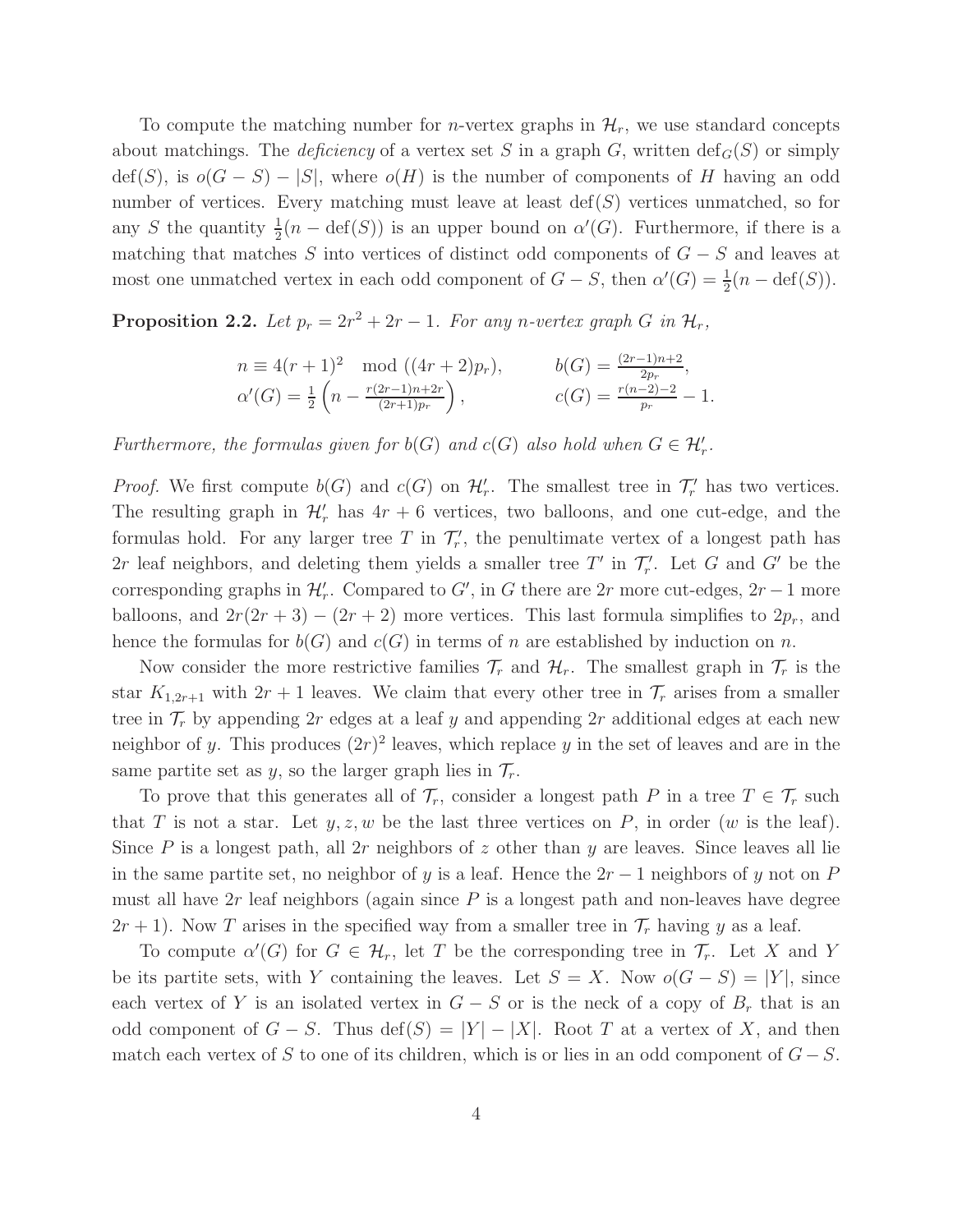When that odd component is a copy of  $B_r$ , pair its remaining vertices in a matching. This produces a matching with exactly  $\text{def}(S)$  uncovered vertices.

It therefore suffices to compare  $\text{def}(S)$  and the formula for  $\alpha'(G)$  inductively. When  $T = K_{1,2r+1}$ , we have  $\text{def}(S) = 2r$ . Adding the balloons yields  $(2r+3)(2r+1) + 1$  (this equals  $4(r+1)^2$ , giving the basis for the claim about n). The subtractive term in the formula for  $\alpha'(G)$  is  $\frac{r(2r-1)(4r^2+8r+4)+2r}{(2r+1)n}$  $\frac{((4r^2+8r+4)+2r)}{(2r+1)p_r}$ , which equals  $2r$ .

For larger  $G \in \mathcal{H}_r$ , let T be the corresponding tree in  $\mathcal{T}_r$ , expanded from T' with corresponding graph  $G' \in \mathcal{H}_r$ . In the expansion, |X| increases by 2r and |Y| increases by  $4r^2$ , so  $\text{def}(S)$  increases by  $4r^2 - 2r$ . Comparing G with G', one balloon is lost and  $4r^2$  are created; the number of vertices increases by  $4r^2(2r+3)+2r-(2r+2)$ . The increase in n simplifies to  $(4r+2)p_r$  (completing the proof of the claim about n). The subtractive term in the formula for  $\alpha'(G)$  thus increases by  $r(2r-1)2$ , which equals the change in def(S).  $\Box$ 

Corollary 2.3. For n-vertex cubic graphs, the matching number of graphs in  $\mathcal{H}_1$  is  $\frac{4n-1}{9}$ .

### 3 Balloons and Cut-edges

Recall that  $\mathcal{F}_{n,r}$  is the family of connected  $(2r+1)$ -regular graphs with n vertices. We begin by bounding the number of balloons for graphs in  $\mathcal{F}_{n,r}$ .

Every balloon in a  $(2r+1)$ -regular graph has at least  $2r+3$  vertices; it has at least  $2r+2$ vertices because it has a vertex of degree  $2r + 1$ , and equality cannot hold because then the degree-sum would be odd. Thus  $b(G) \leq \frac{n}{2r+3}$ . Surprisingly, this trivial upper bound can be improved only slightly; the optimal bound is  $\frac{n+2\epsilon}{2r+3+\epsilon}$ , where  $\epsilon = 1/(2r-1)$ . Of course,  $\epsilon = 1$ for cubic graphs. We use a counting argument; the bound can also be proved inductively.

**Lemma 3.1.** If  $G \in \mathcal{F}_{n,r}$ , then  $b(G) \leq \frac{(2r-1)n+2}{4r^2+4r-2}$  $\frac{(2r-1)n+2}{4r^2+4r-2}$ , with equality if and only if  $G \in \mathcal{H}'_r$ .

*Proof.* For  $G \in \mathcal{F}_{n,r}$ , let G' be the graph obtained from G by shrinking each balloon to a single vertex;  $G'$  is connected, and the balloons of  $G$  become vertices of degree 1 in  $G'$ . Let  $n' = |V(G')|$  and  $m' = |E(G')|$ . Since G' is connected,  $m' \ge n' - 1$ , and the degree-sum formula yields  $(2r + 1)n' - 2rb(G) = 2m' \ge 2n' - 2$ . Thus  $2rb(G) \le (2r - 1)n' + 2$ . Since each balloon has at least  $2r + 3$  vertices,  $n' \leq n - (2r + 2)b(G)$ . Combining the inequalities yields  $2rb(G) \le (2r-1)n + 2 - (2r-1)(2r+2)b(G)$ , which simplifies to the desired bound.

Equality requires equality in each contributing inequality. Hence  $G'$  is a tree with non-leaf vertices having degree  $2r + 1$ . That is,  $G' \in \mathcal{T}'_r$ , and  $G \in \mathcal{H}'_r$ .  $\Box$ 

**Corollary 3.2.** Every connected n-vertex cubic graph has at most  $\frac{n+2}{6}$  balloons, and this is sharp for  $n \equiv 4 \mod 6$ .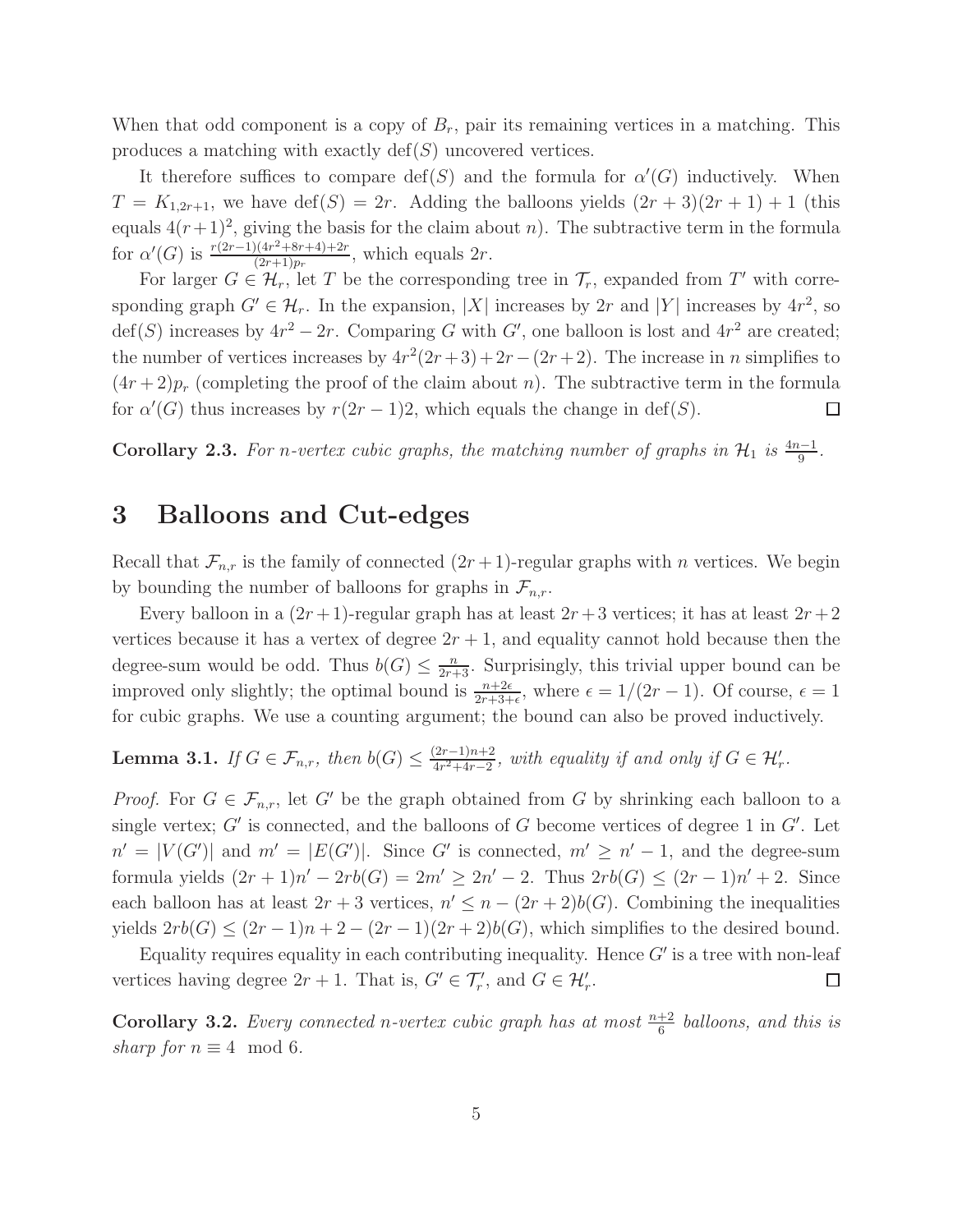The bounds of Lemma 3.1 and Corollary 3.2 do not hold for disconnected graphs. An *n*-vertex graph consisting of disjoint copies of the smallest graph in  $\mathcal{H}_r$  has  $\frac{2r+1}{6r+10}n$  balloons, which is more than the bound above.

**Lemma 3.3.** The following hold for balloons and cut-edges in a graph G in  $\mathcal{F}_{n,r}$ . (a) Each component formed by deleting a cut-edge contains a balloon of G. (b) The number of vertices in a balloon may be any odd number that is at least  $2r + 3$ .

*Proof.* (a) Let  $e$  be a cut-edge. Among the paths containing  $e$ , let  $P$  be a path containing the maximum number of cut-edges of  $G$ . The portion of  $P$  after the last cut-edge toward either end lies in a 2-edge-connected subgraph, and by the choice of  $P$  it is a balloon.

(b) In a balloon, the neck has degree  $2r$ , and other vertices have degree  $2r + 1$ . We form such a graph with  $2k+3$  vertices, where  $k \geq r$ . The complete graph  $K_{2k+3}$  decomposes into  $k+1$  spanning cycles. The union of r of these cycles plus a near-perfect matching from one of the remaining cycles is a 2-edge-connected graph with the desired degrees.  $\Box$ 

### **Theorem 3.4.** If  $G \in \mathcal{F}_{n,r}$ , then  $c(G) \leq \frac{r(n-2)-2}{2r^2+2r-1}$  $\frac{r(n-2)-2}{2r^2+2r-1}-1$ , with equality if and only if  $G \in \mathcal{H}'_r$ .

*Proof.* We use induction on n. If  $n \leq 4r + 6$ , then the bound at most 1, with equality only when  $n = 4r + 6$ . Every graph having a cut-edge has at least two balloons and hence at least  $4r + 6$  vertices, by Lemma 3.3. The graph with  $4r + 6$  vertices consisting of two copies of  $B_r$  joined by an edge lies in  $\mathcal{H}'_r$ . Hence all claims hold for the basis.

For larger n, consider a cut-edge e in G. Let  $G_1$  and  $G_2$  be the components of  $G-e$ . Let  $G'_{1}$  and  $G'_{2}$  be the graphs obtained from G by replacing  $G_{2}$  and  $G_{1}$ , respectively, with  $B_{r}$ . The cut-edges of G consists of the cut-edges in  $G_1$  and  $G_2$ , plus e itself. Since e is a cut-edge in both  $G'_1$  and  $G'_2$ , and the added  $B_r$  contains no cut-edge, we have  $c(G) = c(G'_1) + c(G'_2) - 1$ . If neither  $G_1$  nor  $G_2$  equals  $B_r$ , then  $G'_1$  and  $G'_2$  have fewer vertices than  $G$ , and we can apply the induction hypothesis to both. Letting  $n_i = |V(G'_i)|$ , we have  $n = n_1 + n_2 - (4r + 6)$ . With  $p_r = 2r^2 + 2r - 1$  (as in Proposition 2.2), we obtain the desired bound on  $c(G)$ :

$$
c(G) = c(G'_1) + c(G'_2) - 1 \le \frac{r(n_1 - 2) - 2}{p_r} + \frac{r(n_2 - 2) - 2}{p_r} - 3
$$
  
= 
$$
\frac{r(n-2) - 2}{p_r} + \frac{r(4r + 4) - 2}{p_r} - 3 = \frac{r(n-2) - 2}{p_r} - 1.
$$

In the remaining case, every cut-edge in G is incident to a copy of  $B_r$ . Since each copy of  $B_r$  is incident to exactly one cut-edge, we obtain  $c(G) = b(G)$  (note that  $n > 4r + 6$ ). Let Q be the set of endpoints of cut-edges outside the balloons. If any two balloons have distinct nonadjacent neighbors in  $Q$ , then let  $G'$  be the graph obtained by deleting the two balloons and adding one edge to make their neighbors adjacent. The graph  $G'$  is connected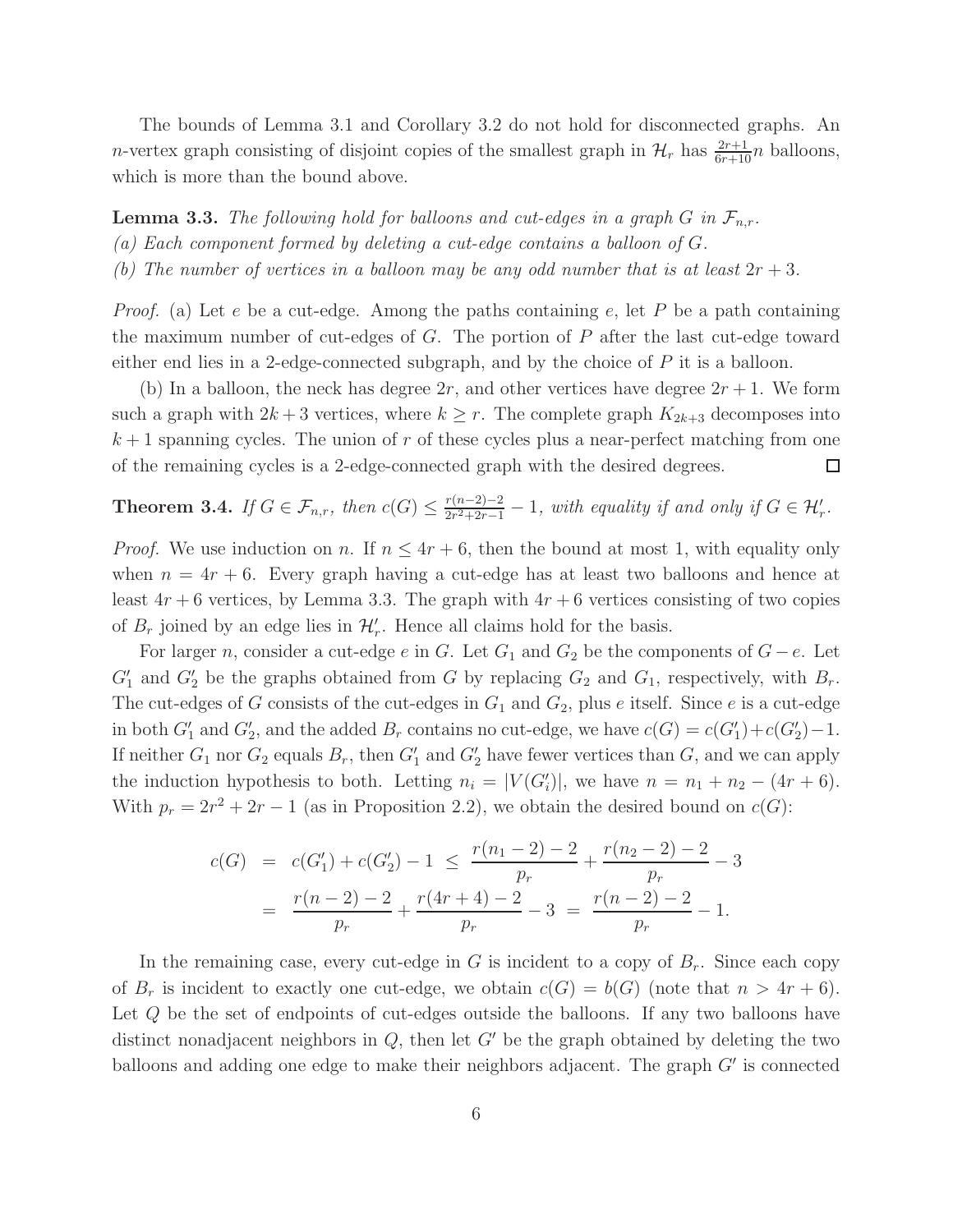and  $(2r+1)$ -regular and has  $n-(4r+6)$  vertices. Crucially, G' has exactly  $c(G)-2$  cut-edges, because the only cut-edges in  $G$  are those incident to balloons. By the induction hypothesis,

$$
c(G) \le 2 + \frac{r(n-4r-8)-2}{p_r} - 1 = \frac{r(n-2)-2}{p_r} - \frac{4r^2+6r}{p_r} + 1 < \frac{r(n-2)-2}{p_r} - 1.
$$

Hence we may assume that the vertices of Q are pairwise adjacent. Let  $q = |Q|$ , and let S be the set of vertices outside both Q and the balloons. If  $S = \emptyset$ , then  $c(G) = q(2r+2-q)$  and  $n = (2r+3)c(G) + q$ . Since  $1 \le q \le 2r+1$ , we obtain  $n \ge (2r+3)(2r+1) + 1 = 2p_r + 4r + 6$ . Since  $c(G) = b(G)$ , Lemma 3.1 yields  $c(G) \leq \frac{(2r-1)n+2}{2n}$  $\frac{-1)n+2}{2p_r}=\frac{rn}{p_r}$  $\frac{rn}{p_r} - \frac{n-2}{2p_r}$  $\frac{n-2}{2p_r}$ . It thus suffices to show that  $\frac{n-2}{2p_r} \geq \frac{2r+2}{p_r}$  $\frac{r+2}{p_r}+1$ . This requires  $n-2 \geq 4r+4+2p_r$ , which we have proved for this case.

Finally, suppose that  $S \neq \emptyset$ . Each vertex of S has  $2r + 1$  neighbors outside the balloons, so  $n \geq 2r + 2 + (2r + 3)c(G)$ . If equality holds, then  $S \cup Q$  induces a complete graph,  $G = K_{2r+2}$ , and  $c(G) = 0$ . Otherwise,  $n \ge (2r+3)[c(G)+1]$ . Now  $c(G) \le \frac{n}{2r+3} - 1$ , and we only need  $\frac{n}{2r+3} \leq \frac{r(n-2)-2}{2r^2+2r-1}$  $\frac{r(n-2)-2}{2r^2+2r-1}$ . This simplifies to  $n \geq 4r+6$ , which holds when  $c(G) > 0$ .

For the characterization of equality, consider each case. When G has a cut-edge not incident to a balloon that is a copy of  $B_r$ , the induction hypothesis requires achieving equality for both  $G'_1$  and  $G'_2$ , which must therefore lie in  $\mathcal{H}'_r$ . The construction of G from  $G'_1$  and  $G'_2$ indeed puts G in  $\mathcal{H}'_r$ . When  $c(G) = b(G)$  and two balloons have nonadjacent neighbors, we obtained strict inequality in the bound. When  $c(G) = b(G)$  and  $S = \emptyset$ , equality requires  $b(G)$  to meet its bound, which already requires  $G \in \mathcal{H}'_r$  (indeed, it requires more, and equality is obtained only by putting copies of  $B_r$  at the leaves of the star  $K_{1,2r+1}$ ). When  $S \neq \emptyset$ , equality requires  $n = 4r + 6$  and  $c(G) = 1$ , in which case G is the graph in  $\mathcal{H}'_r$  consisting of a cut-edge joining two copies of  $B_r$ .  $\Box$ 

**Corollary 3.5.** Every n-vertex  $(2r + 1)$ -regular graph has at most  $\frac{r(n-2)-2}{2r^2+2r-1} - 1$  cut-edges, which reduces to  $\frac{n-7}{3}$  for cubic graphs.

*Proof.* Since the contributions not linear in  $n$  are negative and we seek an upper bound, the bound holds also for disconnected *n*-vertex  $(2r + 1)$ -regular graphs.  $\Box$ 

# 4 Balloons and Matchings

Here we use balloons to prove the result of Henning and Yeo [9] minimizing the matching number for *n*-vertex  $(2r + 1)$ -regular connected graphs; in the next section we characterize the graphs where equality holds.

We use the Berge–Tutte Formula for the matching number. Recall that the deficiency  $\text{def}(S)$  of a vertex set S in G is defined by  $\text{def}(S) = o(G - S) - |S|$ . Tutte [14] proved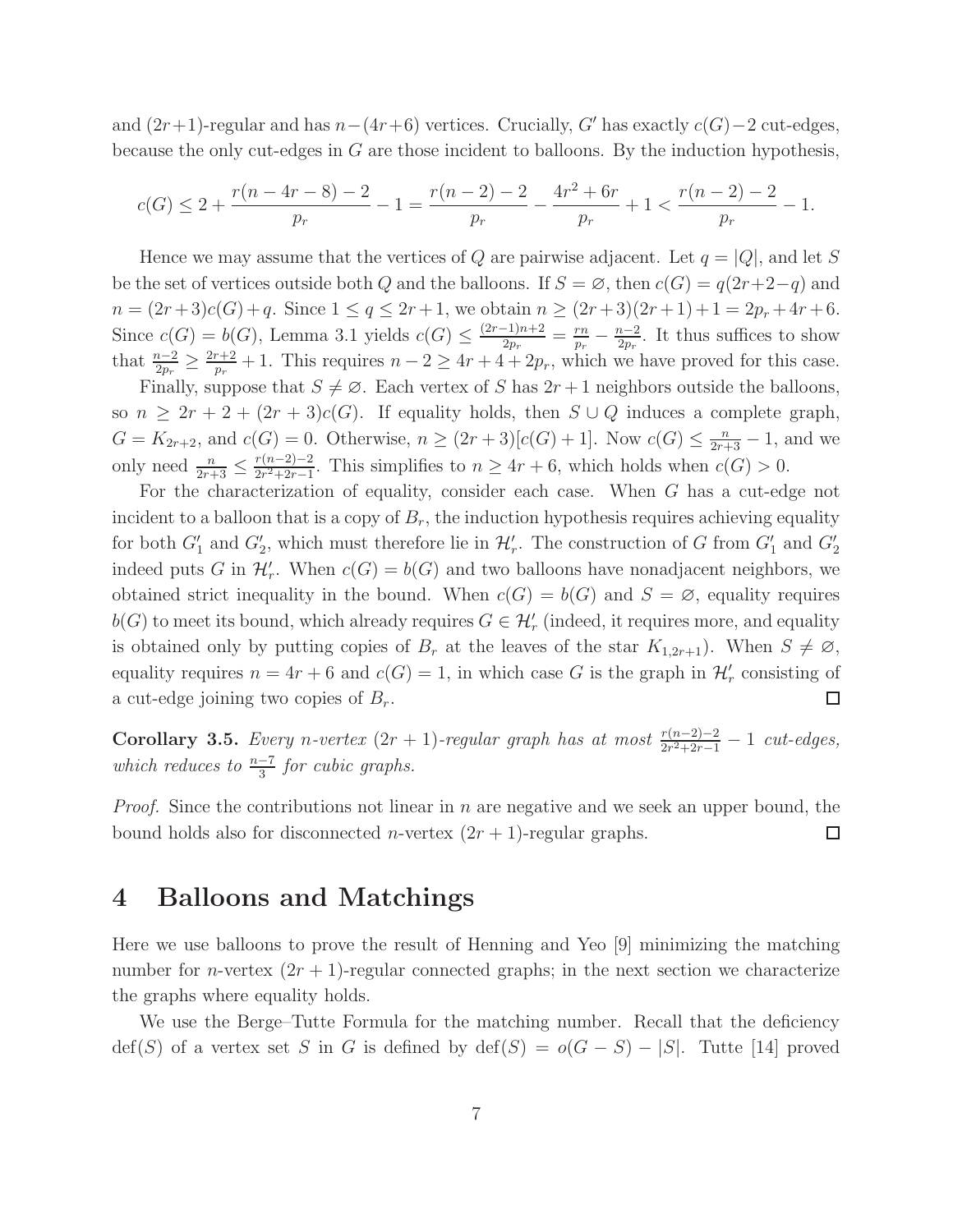that a graph G has a 1-factor if and only if  $\text{def}(S) \leq 0$  for all  $S \in V(G)$ . The equivalent Berge–Tutte Formula (see Berge [3]) states that  $\alpha'(G) = \min_{S \subseteq V(G)} \frac{1}{2}$  $\frac{1}{2}(n - \text{def}(S)).$ 

**Lemma 4.1.** Let G be an n-vertex  $(2r + 1)$ -regular graph, and let S be a subset of  $V(G)$ . If the number of edges from each odd component of  $G-S$  to S is only 1 or is at least  $2r+1$ , then def(S)  $\leq \frac{2rb(G)}{2r+1}$ .

*Proof.* Let  $c_1$  be the number of odd components of  $G - S$  having one edge to S. By Lemma 3.3(a), each component of  $G - S$  having one edge to S contains a balloon. Thus  $c_1 \leq b(G)$ . Counting the edges joining S to odd components of  $G - S$  yields

$$
(2r+1)|S| \ge (2r+1)o(G-S) - 2rc_1 \ge (2r+1)o(G-S) - 2rb(G),
$$

and hence  $\text{def}(S) = o(G - S) - |S| \le \frac{2rb(G)}{2r+1}$ .

**Corollary 4.2.** If G is a connected cubic graph, then  $\alpha'(G) \geq \frac{n}{2} - \left\lfloor \frac{b(G)}{3} \right\rfloor$  $\frac{(G)}{3}$ .

Proof. In a 3-regular graph, all edge-cuts between sets of odd size have odd size, which is 1 or at least 3. Hence Lemma 4.1 yields the claim (using the floor function in the second term is valid because  $\alpha'(G)$  and  $n/2$  are integers).  $\Box$ 

If in a connected graph G some set of maximum deficiency satisfies the hypothesis of Lemma 4.1, then  $\alpha'(G) \geq \frac{n}{2} - \frac{r}{2}$ 2  $(2r-1)n+2$  $\frac{(2r-1)n+2}{(2r+1)(2r^2+2r-1)}$ , by the Berge–Tutte Formula and Lemma 3.1. We prove that this bound also holds for all connected odd-regular graphs. We already have a family  $\mathcal{H}_r$  where the bound is sharp; in the next section, we will show that these are the only graphs where equality holds.

#### **Theorem 4.3.** If  $G \in \mathcal{F}_{n,r}$ , then  $\alpha'(G) \geq \frac{n}{2} - \frac{r}{2}$ 2  $(2r-1)n+2$  $\frac{(2r-1)n+2}{(2r+1)(2r^2+2r-1)}$ , with equality if  $G \in \mathcal{H}_r$ .

*Proof.* In Proposition 2.2, we proved equality for graphs in  $\mathcal{H}_r$ ; here we prove the bound.

By the Berge–Tutte Formula, it suffices to show that every set  $S \subseteq V(G)$  has deficiency at most  $r \frac{(2r-1)n+2}{(2r+1)(2r^2+2r)}$  $\frac{(2r-1)n+2}{(2r+1)(2r^2+2r-1)}$ . By Lemma 4.1, we may assume that there is an odd component of  $G - S$  such that the number of edges from  $G - S$  to S is between 3 and  $2r - 1$ ; call such a component of  $G - S$  a bad subgraph.

For each edge e joining S to a bad subgraph, replace e with a cut-edge incident to a copy of  $B_r$  at its end outside S. Also delete all vertices in bad subgraphs. Let G' denote the resulting graph; note that  $G'$  is  $(2r + 1)$ -regular. Unfortunately,  $G'$  may be disconnected.

Let c be the number of bad subgraphs, and let x be the total number of vertices in them. Let y be the total number of edges in G joining S to bad subgraphs; y is the number of balloons added in forming  $G'$ .

□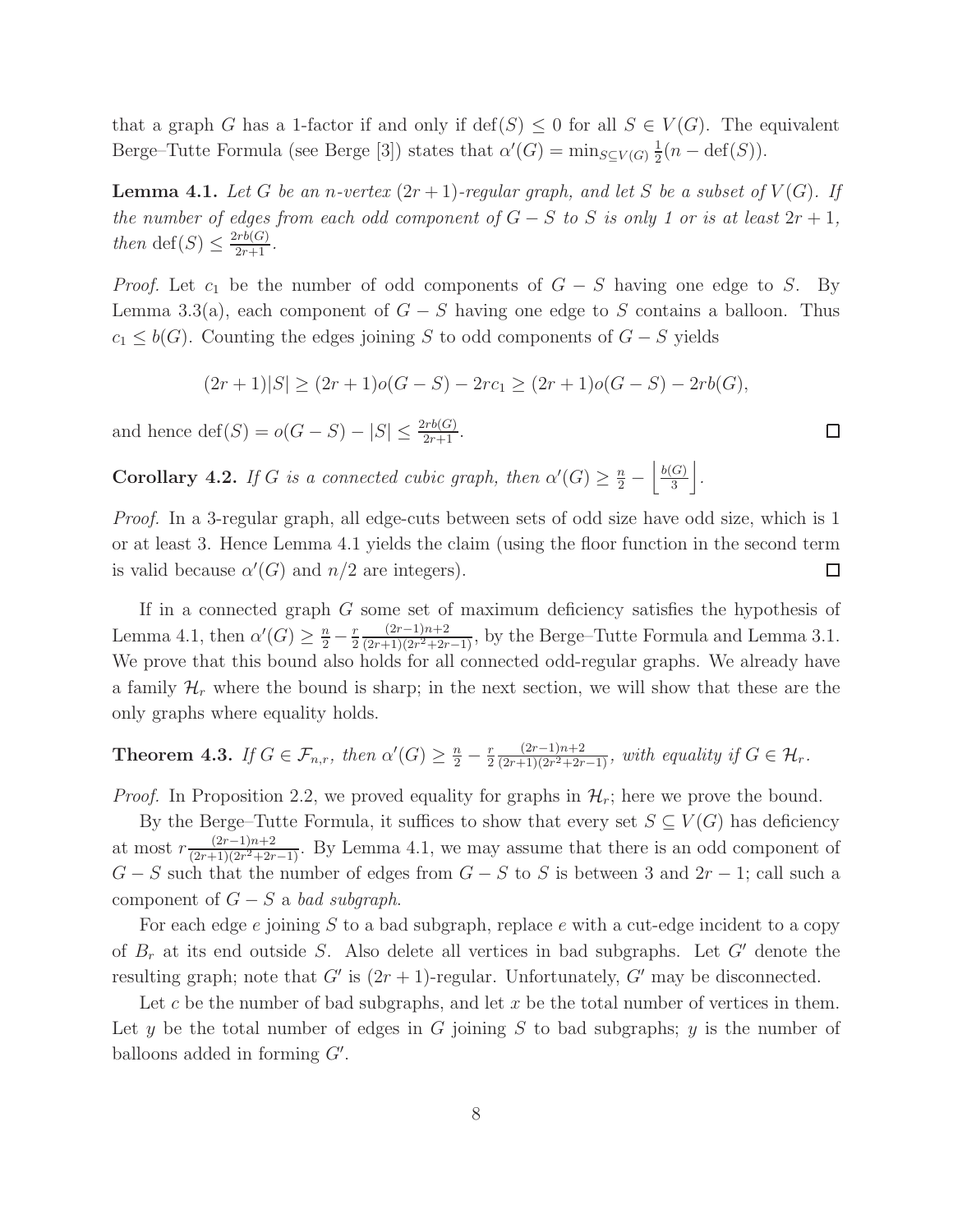Let p be the number vertices in some bad subgraph Q. If  $p \leq 2r + 1$ , then regularity forces each vertex of Q to have at least  $2r + 2 - p$  neighbors in S. Hence the number of edges from S to  $V(Q)$  is at least  $p(2r + 2 - p)$ , which is at least  $2r + 1$ , contradicting that Q is a bad subgraph. We conclude that  $p \geq 2r + 3$ , and hence  $x \geq (2r + 3)c$ .

The number of vertices in G' is  $n-x+(2r+3)y$ . We also need the number of components of G′ . Each time we pull an edge off a bad subgraph Q and make it incident to a copy of  $B_r$ , we increase the number of components by 0 or 1. Doing this with the last edge to  $Q$ (and deleting  $V(Q)$ ) does not change the number of components. Since G is connected, we conclude that G' has at most  $1 + y - c$  components.

The alteration from  $G$  to  $G'$  ensures that  $S$  satisfies the hypotheses of Lemma 4.1 for G'. Lemma 4.1 does not require connected graphs, so  $\text{def}_{G'}(S) \leq \frac{2rb(G')}{2r+1}$ . However, applying Lemma 3.1 to replace the number of balloons with upper bounds in terms of the number of vertices does require connected graphs. Therefore, we apply Lemma 3.1 to each component of G'. We obtain an additive constant 2 in the numerator for each component. Thus  $b(G') \leq$  $(2r-1)(n-x+(2r+3)y)+2(1+y-c)$  $\frac{+(2r+3)y)+2(1+y-c)}{4r^2+4r-2}$ . With  $x \ge (2r+3)c$ , we have  $b(G') \le \frac{(2r-1)n+2}{4r^2+4r-2}$  $\frac{(2r-1)n+2}{4r^2+4r-2}+\frac{4r^2+4r-1}{4r^2+4r-2}$  $\frac{4r^2+4r-1}{4r^2+4r-2}(y-c).$ 

Meanwhile, we must also relate  $\text{def}_{G'}(S)$  to  $\text{def}_{G}(S)$ . We have replaced c odd components in  $G - S$  with y odd components in  $G' - S$ . Thus

$$
def_G(S) = def_{G'}(S) - (y - c) \le \frac{2rb(G')}{2r+1} - (y - c)
$$
  
 
$$
\le \frac{r}{2r+1} \frac{(2r-1)n+2}{2r^2+2r-1} + \frac{2r}{2r+1} \frac{4r^2+4r-1}{4r^2+4r-2} (y - c) - (y - c)
$$

Thus it suffices to show that  $2r(4r^2+4r-1) \le (2r+1)(4r^2+4r-2)$ . This inequality has the form  $ab \leq (a+1)(b-1)$  with  $a < b$ , and hence it holds.  $\Box$ 

**Corollary 4.4.** If G is a connected n-vertex cubic graph, then  $\alpha'(G) \geq \frac{4n-1}{9}$  $rac{b-1}{9}$ , and this is sharp infinitely often.

# 5 Characterization of Equality

Proposition 2.2 establishes equality in the bound of Theorem 4.3 for  $G \in \mathcal{H}_r$ . Now we show that these are the only graphs achieving equality. Recall that  $\mathcal{T}_r$  is the family of trees from which graphs in  $\mathcal{H}_r$  are formed by appending small balloons at leaves, and that the König– Egerváry Theorem states that if G is bipartite, then  $\alpha'(G)$  equals the minimum number of vertices needed to "cover" the edges (by including at least one vertex from each edge).

**Lemma 5.1.** If T is an n-vertex tree in which every non-leaf vertex has degree  $2r + 1$ , then  $\alpha'(T) \geq \frac{n-1}{2r+1}$ , with equality only when  $T \in \mathcal{T}_r$ .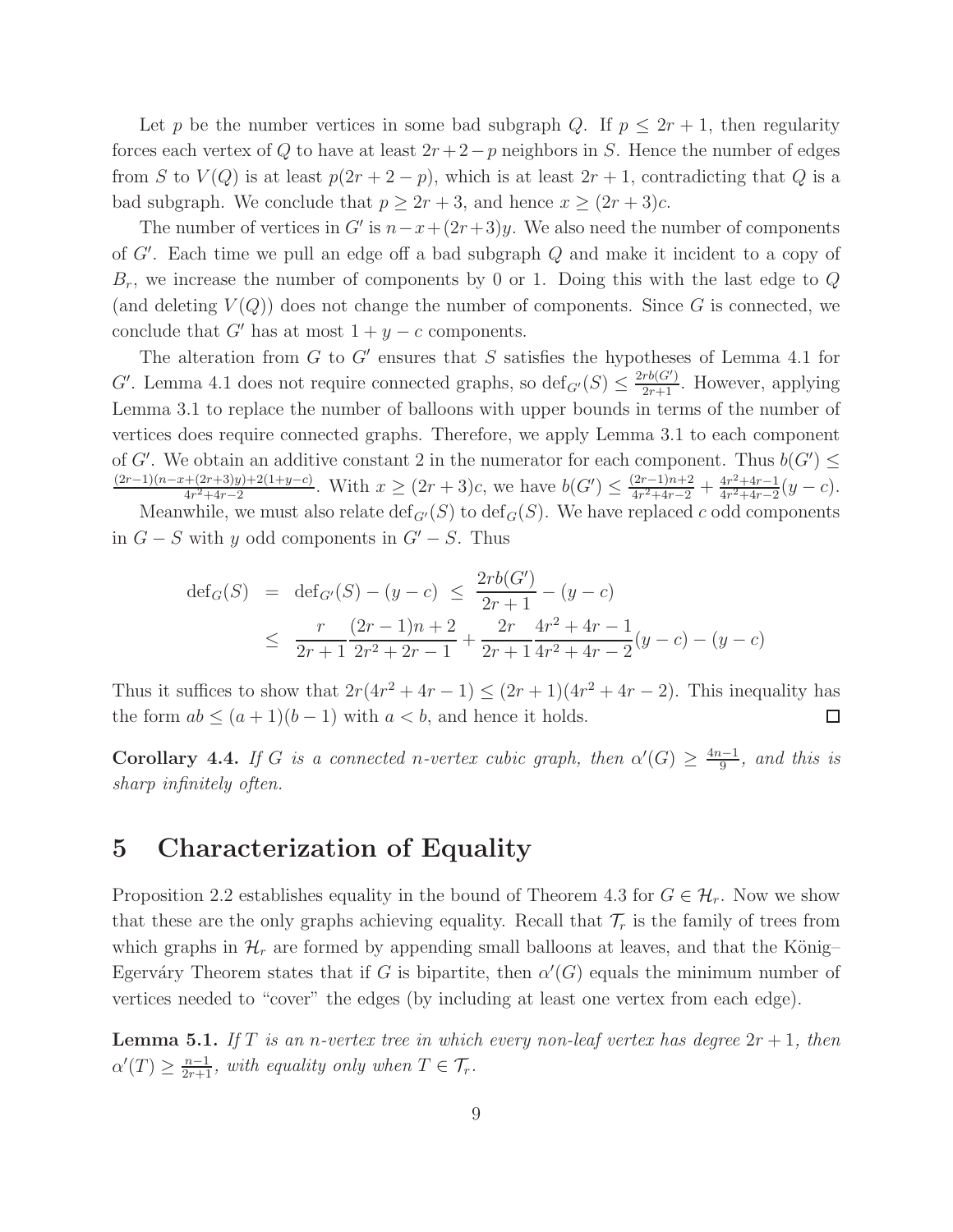*Proof.* Since T has  $n-1$  edges and maximum degree  $2r+1$ , the number of vertices needed to cover  $E(T)$  is at least  $\frac{n-1}{2r+1}$ , and hence the König–Egerváry Theorem yields  $\alpha'(T) \geq \frac{n-1}{2r+1}$ .

If all leaves lie in the same partite set, then the other partite set is a vertex cover of size  $\frac{n-1}{2r+1}$ . Conversely, equality holding requires a vertex cover Q of size  $\frac{n-1}{2r+1}$ . No two vertices of Q can cover the same edge, so Q is an independent set. Also every vertex adjacent to a leaf must be in Q, since a leaf covers only one edge.

To show that all leaves are in the same partite set, let  $x$  and  $y$  be leaves, and let  $P$  be the path from x to y in T. The edges of P must be covered by vertices on  $P$ , so  $Q$  contains a vertex of each edge of P. Since  $Q$  is independent, the vertices of P alternate between  $Q$ and not-Q, with the neighbors of x and y being in Q. Hence the distance between x and y is even, and they are in the same partite set.  $\Box$ 

For a graph  $G \in \mathcal{F}_{n,r}$  that achieves the minimum value of the matching number, we show that  $G \in \mathcal{H}_r$  by showing that if we shrink each balloon to a single vertex, then the resulting graph is in  $\mathcal{T}_r$ .

#### **Theorem 5.2.** If  $G \in \mathcal{F}_{n,r}$  and  $\alpha'(G) = \frac{n}{2} - \frac{r}{2}$ 2  $(2r-1)n+2$  $\frac{(2r-1)n+2}{(2r+1)(2r^2+2r-1)}$ , then  $G \in \mathcal{H}_r$ .

Proof. Equality in the bound requires equality in all the inequalities of Theorem 4.3. A set S with maximum deficiency must satisfy  $\text{def}(S) = \frac{r}{2r+1}$  $(2r-1)n+2$  $\frac{2r-1}{r^2+2r-1}$ . Since the coefficient on  $y - c$  in the final displayed inequality for Theorem 4.3 is negative, we must have  $y = c$ . This states that the total number of edges joining S to bad subgraphs equals the number of bad subgraphs, which implies that one edge goes to each bad subgraph, and therefore they are not bad. We conclude that  $y = c = 0$ , and the number of edges joining S to each odd component of  $G - S$  is 1 or is at least  $2r + 1$ .

Now Lemma 4.1 applies and yields  $\text{def}(S) \leq \frac{2rb(G)}{2r+1}$ . From Lemma 3.1, we now have

$$
\frac{r}{2r+1} \frac{(2r-1)n+2}{2r^2+2r-1} \le \frac{2rb(G)}{2r+1} \le \frac{r}{2r+1} \frac{(2r-1)n+2}{2r^2+2r-1},
$$

so  $b(G) = \frac{(2r-1)n+2}{4r^2+4r-2}$ . From the proof of Lemma 3.1, equality in the bound requires each balloon to have exactly  $2r + 3$  vertices.

Let  $G'$  be the graph obtained from G by shrinking each balloon to a single vertex. Let  $n' = |V(G')|$  and  $m' = |E(G')|$ . Since each balloon has  $2r + 3$  vertices, we have  $n =$  $n' + (2r + 2)b(G)$ . Substituting this expression for *n* into the formula  $b(G) = \frac{(2r-1)n+2}{4r^2+4r-2}$  and simplifying yields  $2rb(G) = (2r - 1)n' + 2$ .

Contraction does not disconnect, so  $G'$  is connected. To show that  $G'$  is a tree, we count the edges. By the degree sum formula,

$$
2m' = (2r + 1)n' - 2rb(G) = (2r + 1)n' - (2r - 1)n' - 2 = 2n' - 2.
$$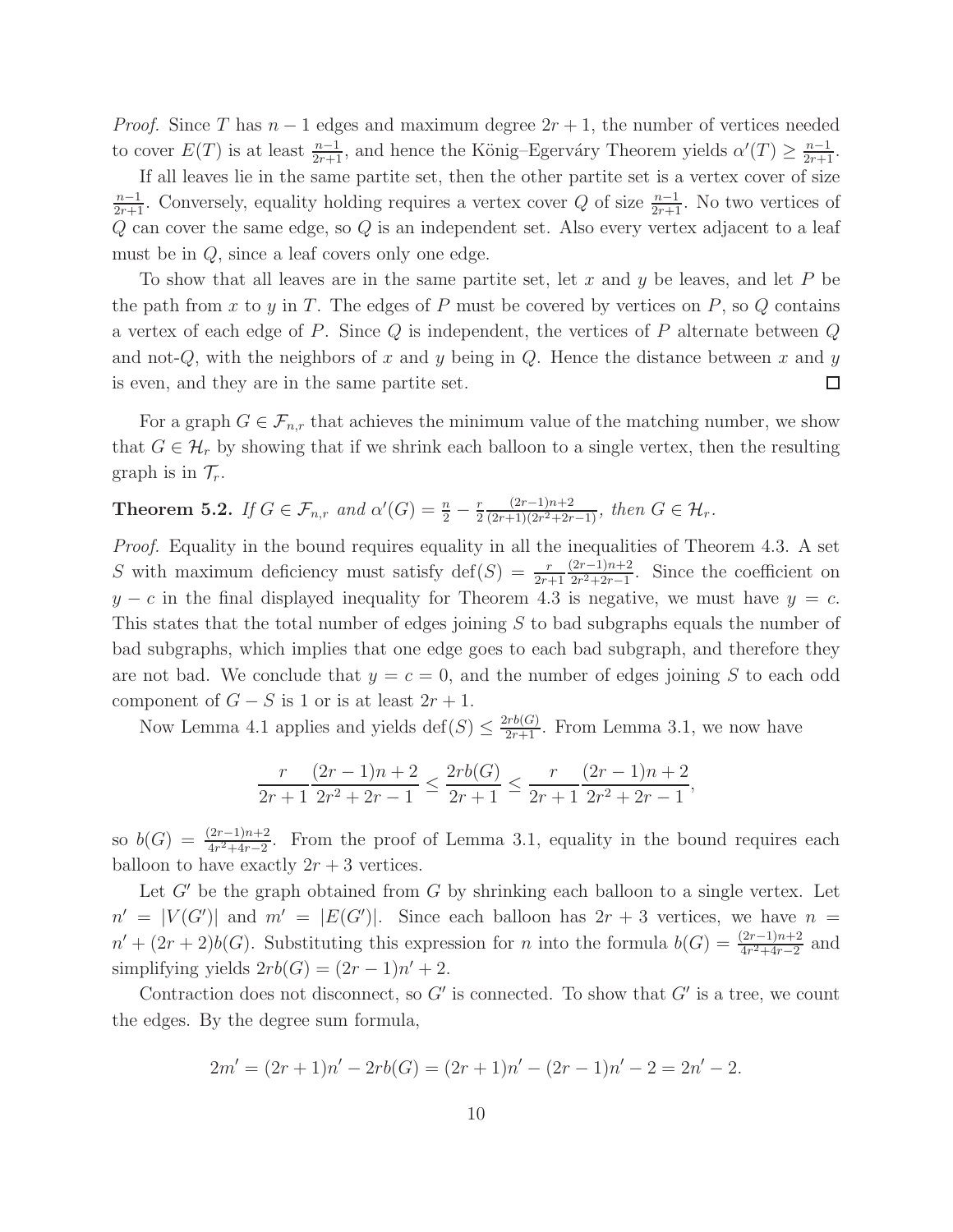Finally, we show  $G' \in \mathcal{T}_r$ . By Lemma 5.1, it suffices to show that G' has a matching of size  $\frac{n'-1}{2r+1}$ . Note that  $\alpha'(G') \ge \alpha'(G) - (r+1)b(G)$ , and we are given  $\alpha'(G) = \frac{n}{2} - \frac{rb(G)}{2r+1}$ . Since  $\frac{n}{2} - (r+1)b(G) = \frac{n'}{2}$  and  $2rb(G) = (2r-1)n' + 2$ , we conclude that  $\alpha'(G') \ge \frac{n'-1}{2r+1}$ .  $\frac{n'}{2}$  and  $2rb(G) = (2r - 1)n' + 2$ , we conclude that  $\alpha'(G') \geq \frac{n'-1}{2r+1}$ .

# 6 Balloons and Total Domination

Balloons also help in proving bounds on the total domination number. The results are strongest for cubic graphs. We use a lemma proved by Henning that provides a useful upper bound in nearly regular graphs. Let  $\Delta(G)$  and  $\delta(G)$  denote the maximum and minimum vertex degrees in a graph G.

**Lemma 6.1.** (Henning's Lemma [7]) If G is a graph with n vertices and m edges, where  $n \geq 3$ , then  $\gamma_t(G) \leq n - \frac{m}{\Delta(G)}$  $\frac{m}{\Delta(G)}$ .  $\Box$ 

**Lemma 6.2.** If B is a balloon with p vertices in a cubic graph G, then  $\gamma_t(B) \leq \frac{p-1}{2}$  $\frac{-1}{2}$ . Furthermore, B has a dominating set of size  $(p-1)/2$  that contains the neck of B and a neighbor of every vertex other than the neck.

*Proof.* Let v be the neck of B. Recall that v has degree 2 in B, and the other vertices of B have degree 3 in B. By Henning's Lemma,  $\gamma_t(B) \leq p - (3p - 1)/6 = p/2 + 1/6$ . Since p is odd and  $\gamma_t(B)$  is an integer,  $\gamma_t(B) \leq (p-1)/2$ .

Let T be the set consisting of v and its two neighbors in  $B$ . The number of edges joining T and  $V(B) - T$  is 2 or 4, depending on whether T induces a triangle. Note that  $B - T$  has  $p-3$  vertices and at least  $[3(p-3)-4]/2$  edges. If  $\Delta(B-T)=3$ , then Henning's Lemma yields  $\gamma_t(B-T) \le (p-3) - (3p-9-4)/6 = (p-3)/2 + 2/3$ . Since p is odd and  $\gamma_t(B-T)$ is an integer,  $\gamma_t(B) \leq (p-3)/2$  in this case, and adding v to a smallest total dominating set of  $B-T$  yields the desired set.

In the remaining case,  $\Delta(B-T)$  < 3. Since deleting T removes at most four edges incident to  $V(B) - T$ , this case requires  $p \le 7$ . If  $p = 7$ , then  $B - T = C_4$ , and T is a total dominating set of size  $(p-1)/2$  containing v. If  $p = 5$ , then B is the unique smallest balloon  $B_1$ , and v with one of its neighbors forms a total dominating set of size  $(p-1)/2$ .  $\Box$ 

**Example 6.3.** When  $|V(B)| = 7$ , it may happen that B has no total dominating set of size  $(p-1)/2$  containing its neck. This occurs in only one special balloon, which we denote by B. This balloon consists a spanning cycle, say with vertices  $v_0, v_1, v_2, v_3, v_4, v_5, v_6$  in order, where  $v_0$  is the neck and the additional edges are  $v_1v_6$ ,  $v_2v_4$ , and  $v_3v_5$ . Note that the neck induces a triangle with its neighbors, and this property determines  $B$  completely. No total dominating set of size 3 contains the neck, because when the neck and a neighboring vertex lie in  $S$ , the undominated vertices induce a triangle having no neighbor in  $S$ ; thus adding a third vertex cannot complete a total dominating set.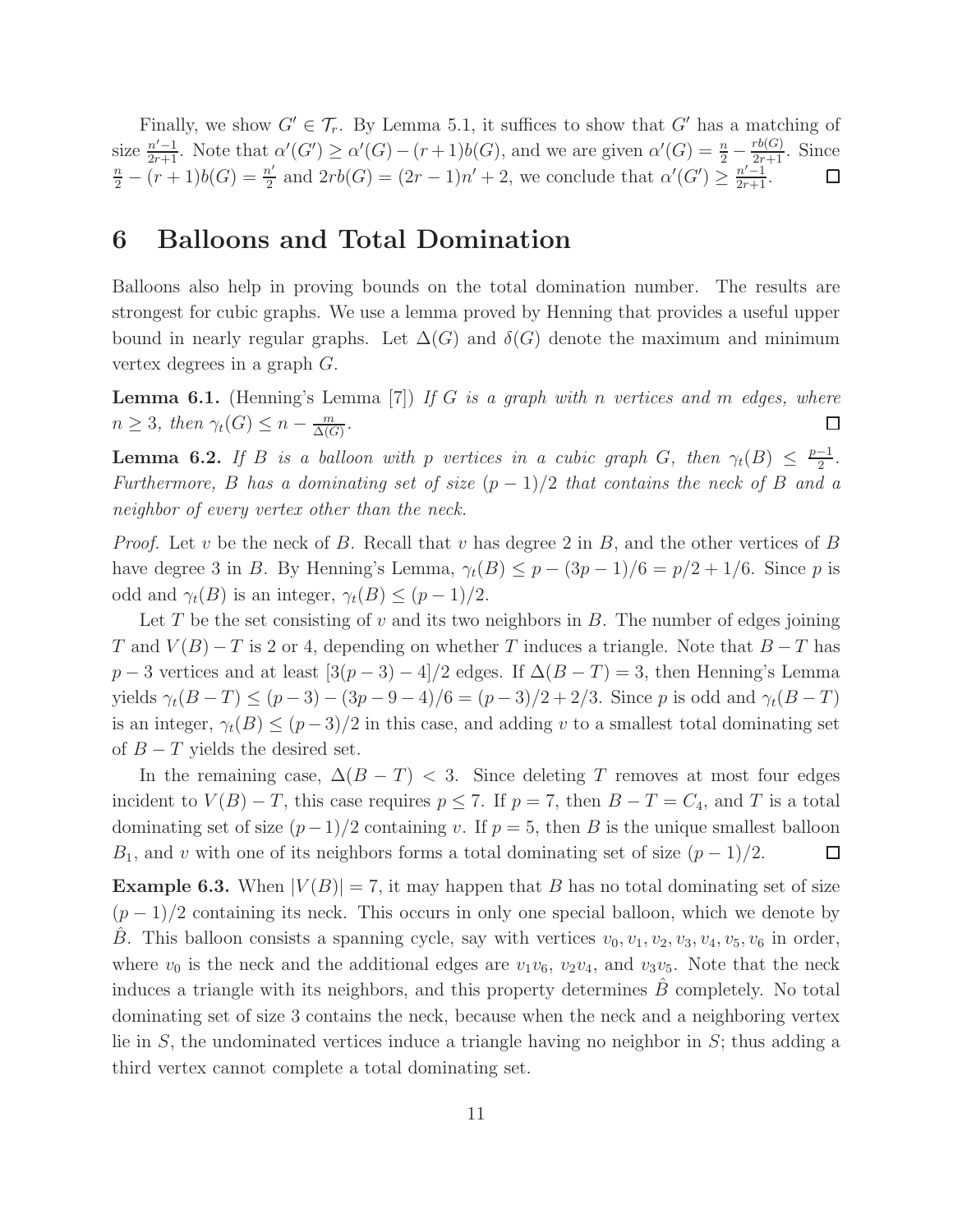In addition to small dominating sets, we also need large matchings in balloons.

Lemma 6.4. Every balloon in a 3-regular graph has a matching that covers every vertex except its neck.

*Proof.* Let v be the neck of a balloon B, with  $N(v) = \{u, w\}$ . Let B' consist of two disjoint copies of  $B$  plus a cut-edge joining their necks. Now  $B'$  is a 3-regular graph with one cut-edge, since  $B$  has no cut-edge.

Petersen proved that a 3-regular graphs with at most two cut-edges has a perfect matching. Since B has odd order, the cut-edge lies in every perfect matching. Deleting it leaves the desired matching in B.  $\Box$ 

Since  $\alpha'(G) \geq \frac{n}{2} - \frac{b(G)}{3}$  when G is 3-regular and connected (Corollary 4.2), proving  $\gamma_t(G) \leq \frac{n}{2} - \frac{b(G)}{2}$  would yield  $\gamma_t(G) \leq \alpha'(G)$ , with equality only when  $b(G) = 0$ . However, the desired upper bound may fail when G consists of three balloons plus one common neighbor.

The 2-edge-connected case (no balloons) has been well-studied. By Henning's Lemma,  $\gamma_t(G) \leq n/2$ . Equality may hold when G is 2-edge-connected; such graphs were characterized by Henning, Soleimanfallah, Thomassé, and Yeo [10]. The graphs achieving equality consist of two infinite families and one additional 16-vertex graph. In one family, the graph consists of two even cycles with vertex sets  $x_1, \ldots, x_{2k}$  and  $y_1, \ldots, y_{2k}$ , plus the edges  $x_{2i-1}y_{2i}$  and  $x_{2i}y_{2i-1}$  for  $1 \leq i \leq k$ . Being 2-edge-connected, these graphs also have perfect matchings, so here  $\gamma_t(G) = \alpha'(G)$ .

Hence we may confine our attention to graphs having balloons. Our strategy is to assemble a small total dominating set S using  $(|V(B)| - 1)/2$  vertices in each balloon B and  $|V(G')|/2$  vertices in the graph G' obtained by deleting the balloons. This gives the desired size. Vertices having neighbors in balloons have degree less than 3 in  $G'$ . Such a vertex in S does not need a neighbor in  $S \cap V(G')$ ; Lemma 6.2 allows us to give it the neck of the balloon as a neighbor. This weakened restriction on  $S$  as a dominating set in  $G'$  motivates the following definition.

**Definition 6.5.** A dominating set S in a graph G is a semitotal dominating set (abbreviated SD-set) if every vertex with maximum degree in G has a neighbor in S.

In an SD-set, vertices of non-maximum degree can dominate themselves. The problem of finding an SD-set, like the problem of finding a total dominating set, can be modeled using hypergraphs. In the generalization of graphs to hypergraphs, any vertex set can form an edge; graphs are 2-uniform hypergraphs.

**Definition 6.6.** A k-uniform hypergraph is a hypergraph in which every edge has size k. The transversal number  $\tau(H)$  of a hypergraph H is the minimum size of a set of vertices that intersects every edge.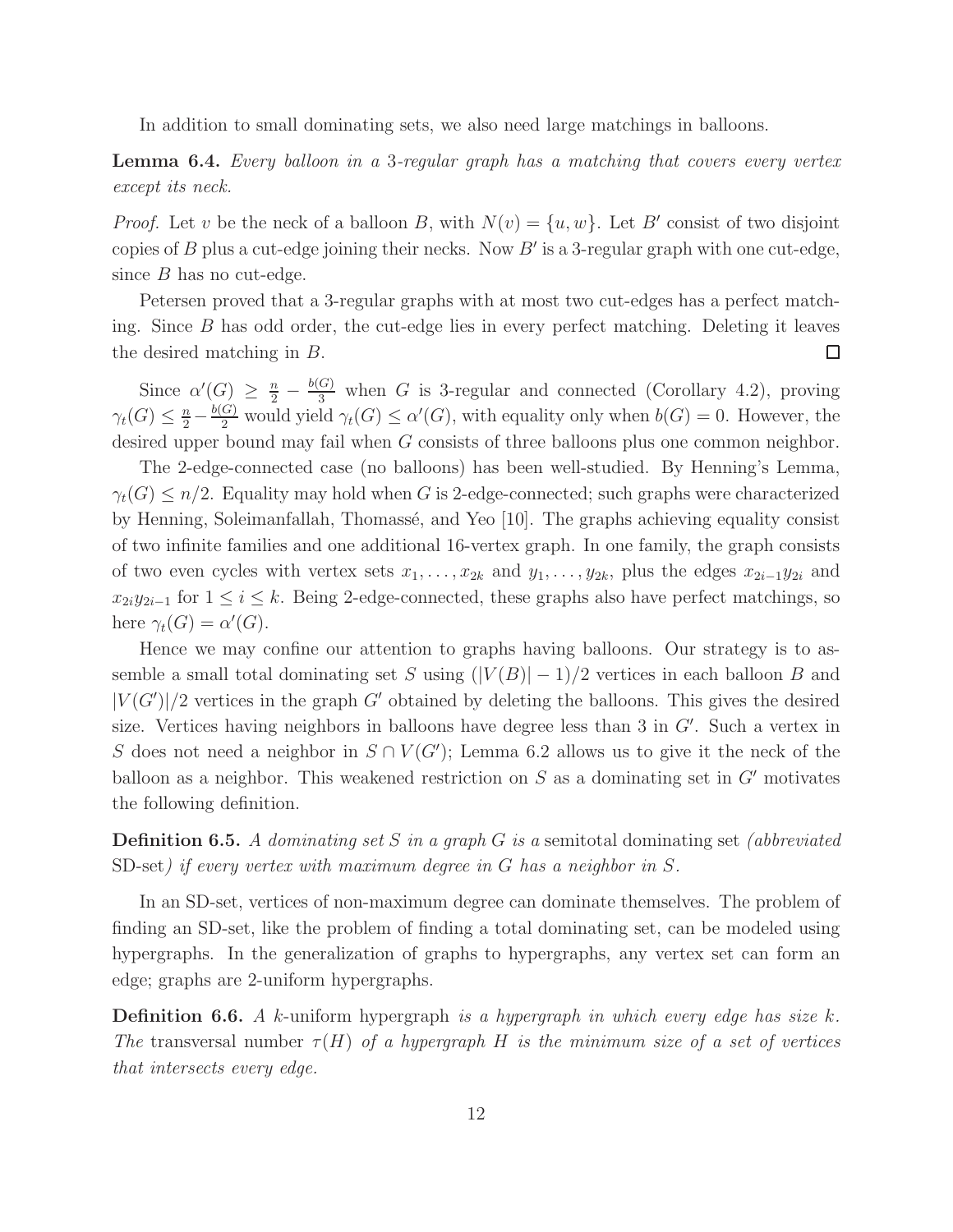For any graph, the total domination number equals the transversal number of the hypergraph on the same vertex set in which the edges are the vertex neighborhoods. An SD-set corresponds to a transversal when the edge of the hypergraph corresponding to a vertex  $v$  of non-maximum degree is its closed neighborhood (the neighborhood plus  $v$  itself). The theorem of Chvátal and McDiarmid on transversal number of  $k$ -uniform hypergraphs provides exactly what we need to find a sufficiently small SD-set in the graph obtained by deleting the balloons. (In [10], the Chv $\alpha$ tal–McDiarmid result is used to explore the total domination numbers of regular graphs, noting that  $\gamma_t(G) \leq n/2$  follows immediately for cubic graphs. Various special cases of the theorem are proved in [15] and [13], particularly for small k.)

**Theorem 6.7.** (Chvátal and McDiarmid [6]) If H is a k-uniform hypergraph with n vertices and m edges, then  $\tau(H) \leq \frac{\lfloor k/2 \rfloor m + n}{\lfloor 3k/2 \rfloor}$  $\frac{3k}{2}$ .

We state the next two results for a graph  $G'$  because we will apply them when  $G'$  is the graph obtained from a 3-regular graph  $G$  by deleting the vertices in the balloons.

Corollary 6.8. If G' is an n-vertex graph in which every vertex has degree  $2r + 1$  or  $2r$ , then G' has an SD-set of size at most  $\frac{(r+1)n}{3r+1}$ .

*Proof.* Form the hypergraph H with  $V(H) = V(G')$  by letting the edges be the open neighborhoods of vertices with degree  $2r + 1$  and the closed neighborhoods of vertices with degree 2r. Thus H is a  $(2r + 1)$ -uniform hypergraph with n vertices and n edges. By Theorem 6.7,  $\tau(H) \leq \frac{(r+1)n}{3r+1}$ . Every transversal of H is an SD-set in G'.  $\Box$ 

Using the plan we described above, Corollary 6.8 implies that  $\gamma_t(G) \leq \frac{n}{2} - \frac{b(G)}{2}$  when  $\Delta(G) = 3$  and no two balloons have a common neighbor. The remaining case will need special attention; here deleting the balloons leaves a vertex of degree 1.

**Theorem 6.9.** If  $G'$  is a connected n-vertex graph with maximum degree at most 3, and  $n > 1$ , then G' has a dominating set S of size at most  $n/2$  such that every vertex of degree 3 has a neighbor in S.

*Proof.* The complement of any minimal dominating set is also dominating, so every *n*-vertex graph has a dominating set with at most  $n/2$  vertices. Therefore, when  $\Delta(G') < 3$  a smallest dominating set suffices. Hence we may assume that  $\Delta(G') = 3$ . The case  $\Delta(G') < 3$  includes the basis step for induction on  $n$ .

If  $\delta(G') \geq 2$ , then Corollary 6.8 provides the desired SD-set. When G' has a vertex u of degree 1, let v be the neighbor of u. Let  $F = G' - \{u, v\}$ . If F has no isolated vertex, then we can apply the induction hypothesis to each component of  $F$  to obtain a set with the desired properties. Let T be the union of these sets; note that  $|T| \leq (n-2)/2$ .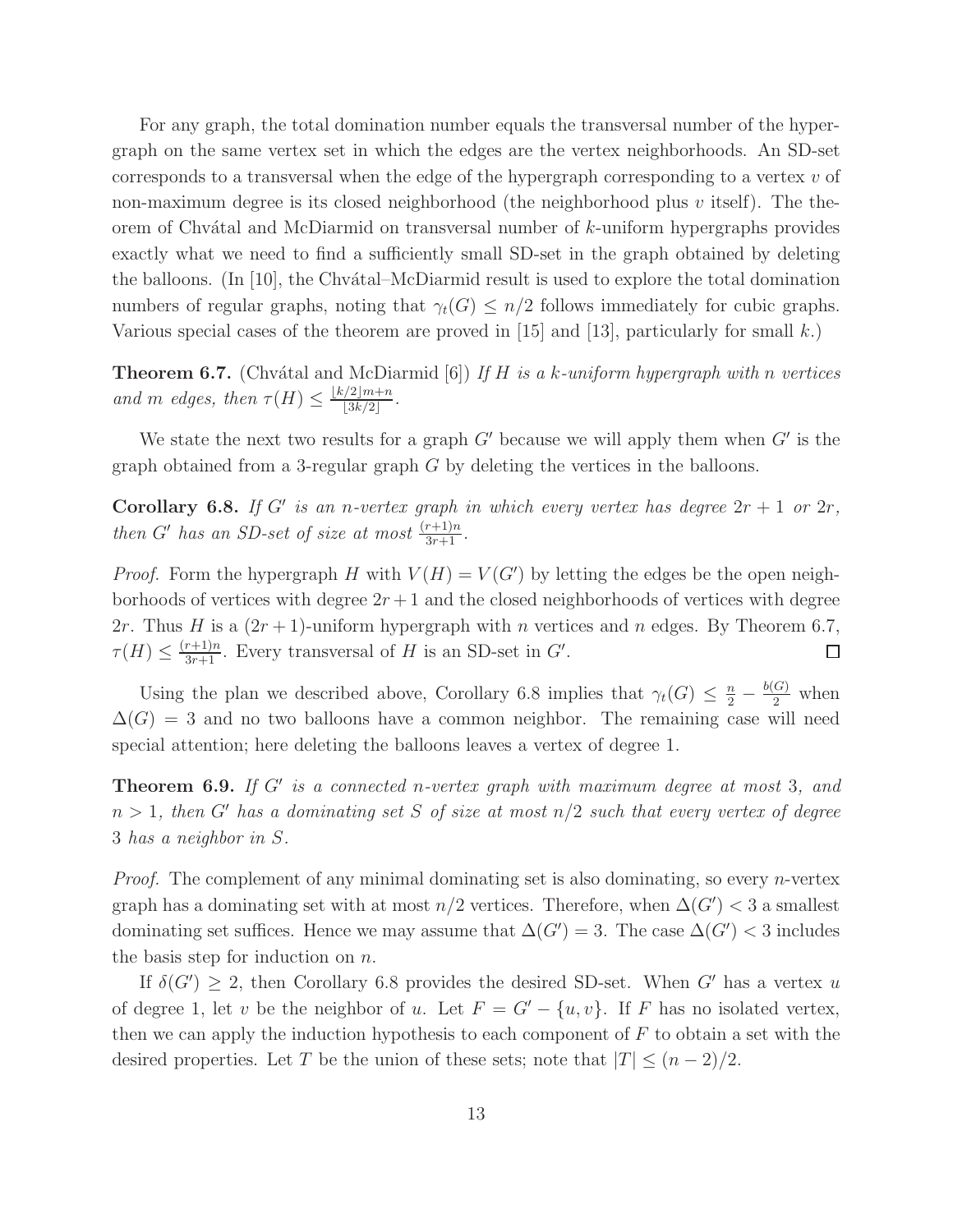If v has degree 2, then F is connected, and  $T \cup \{v\}$  is an SD-set in G'.

Suppose that v has degree 3. If v has no neighbor of degree 1 other than u, then F has no isolated vertices. Now  $T \cup \{v\}$  is an SD-set in G' if T contains a neighbor of v, while otherwise  $T \cup \{u\}$  is an SD-set.

In the remaining case,  $v$  has degree 3 and has another neighbor  $w$  of degree 1. In this case, let  $F = G' - \{u, w\}$ , and let T be the set in F guaranteed by the induction hypothesis (F is connected, since we only deleted vertices of degree 1). If  $v \in T$ , then  $T \cup \{u\}$  is an SD-set in  $G'$ . Otherwise,  $T$  must contain the remaining neighbor of  $v$  to dominate  $v$ , and now  $T \cup \{v\}$  is an SD-set in  $G'$ .  $\Box$ 

**Theorem 6.10.** If G is a connected cubic graph with n vertices, then  $\gamma_t(G) \leq \frac{n}{2} - \frac{b(G)}{2}$  $rac{G_1}{2}$  (except that  $\gamma_t(G) \leq n/2 - 1$  when  $b(G) = 3$  and the three balloons have a common neighbor), and this is sharp for all even values of  $b(G)$ .

*Proof.* Let G' be the graph obtained by deleting all vertices in balloons. If  $G' = K_1$ , then G consists of three balloons and their common neighbor. Lemma 6.2 yields a total dominating set in two of the balloons and a dominating set in the third that combine with one vertex of G' to yield  $\gamma_t(G) \leq n/2 - 1$ .

When  $G'$  has more than one vertex, we can apply Theorem 6.9 to obtain an SD-set S in G'. For each balloon B, let v be the neck. Use Lemma 6.2 to add a set  $S_B$  of size  $(|V(B)|-1)/2$ . If the neighbor of v in  $V(G')$  is in S, then choose S<sub>B</sub> to be a set that contains v and contains a neighbor of every vertex in  $V(B) - \{v\}$ . If the neighbor of v in  $V(G')$  is not in S, then simply choose  $S_B$  to be a total dominating set of B. After these contributions from all balloons, the size is at most  $\frac{n}{2} - \frac{b(G)}{2}$  $rac{G}{2}$ .

If equality holds in the bound, then G' must have no SD-set of size less than  $|V(G')|/2$ . Let G' be formed from a cycle  $C_t$  by adding a pendant edge at each vertex. An SD-set in G' must use one vertex from each set consisting of a vertex of degree 1 and its neighbor.

We construct our example G by adding two 7-vertex balloons adjacent to each vertex of degree 1 in G'. Each such balloon is the special balloon  $\hat{B}$  in Example 6.3. The number of balloons is 2t. Recall that  $\hat{B}$  has no total dominating set of size 3 that contains its neck. Therefore, if a total dominating set in  $G$  avoids some vertex  $u$  of degree 1 in  $G'$ , then the balloons adjacent to u contribute at least four vertices each, and the 16-vertex "wedge" containing them,  $u$ , and the neighbor of  $u$  in  $G'$  contributes at least eight vertices. Using  $u$ still requires it to contribute seven vertices, including three from each balloon. Thus we can save only 1 for each pair of balloons, and  $\gamma_t(G) = \frac{n}{2} - \frac{b(G)}{2}$  $\frac{(x)}{2}$ .  $\Box$ 

Corollary 4.2 and Theorem 6.10 together improve the inequality  $\gamma_t(G) \leq \alpha'(G)$  for connected cubic graphs.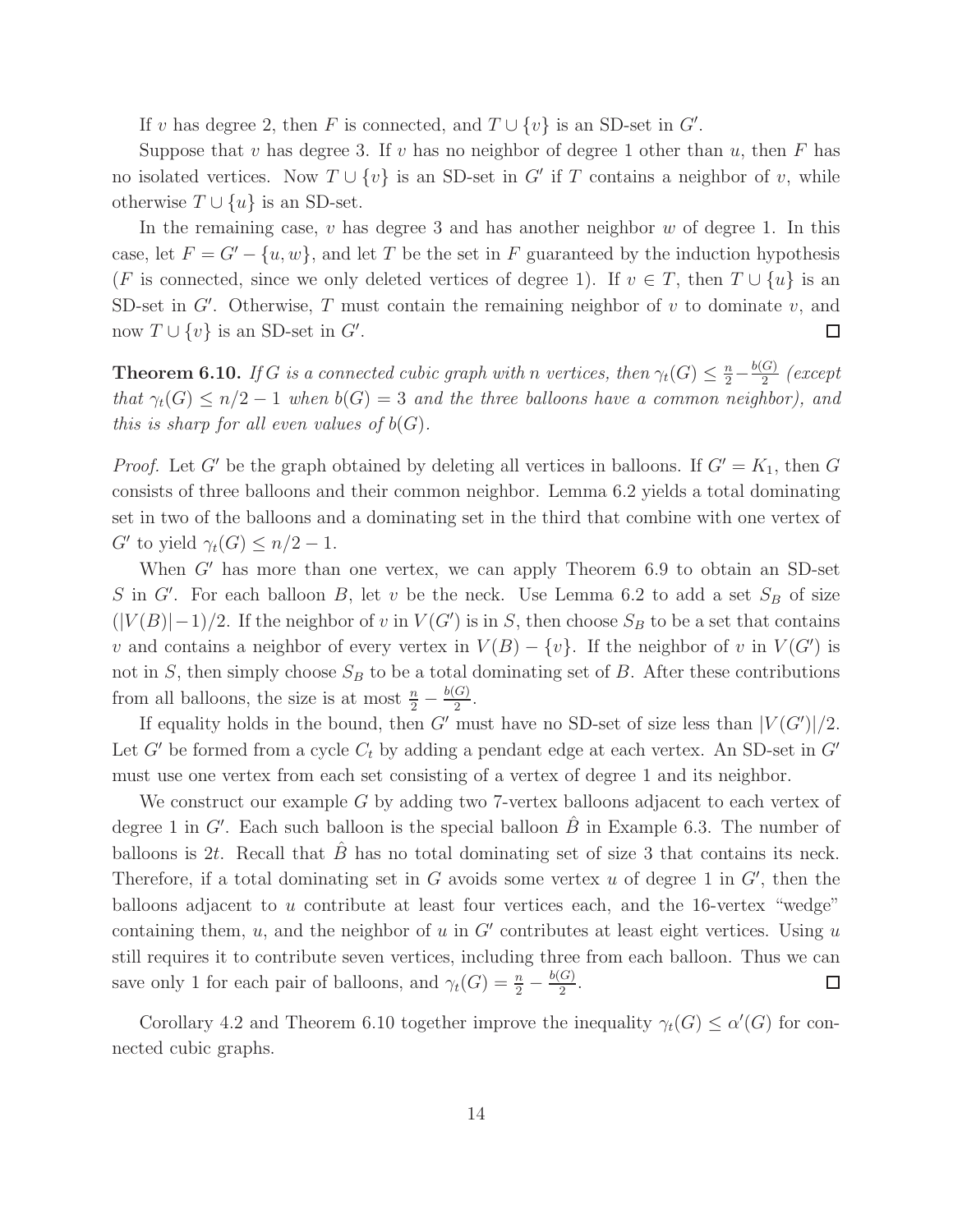**Corollary 6.11.** If G is a connected n-vertex cubic graph, then  $\gamma_t(G) \le \alpha'(G) - b(G)/6$ , except when  $b(G) = 3$  and there is exactly one vertex outside the balloons, in which case still  $\gamma_t(G) \leq \alpha'(G).$ 

*Proof.* From the bounds in Corollary 4.2 and Theorem 6.10, it suffices to consider the exceptional case. Here  $b(G) = 3$ , and  $\gamma_t(G) = n/2 - 1$  is possible. By Lemma 6.4, there are matchings in the balloon that cover all but the neck. One of the necks can be matched to their common neighbor, leaving only the two other necks as uncovered vertices. Hence  $\alpha'(G) = n/2 - 1$  (equality holds, because deleting the vertex outside the balloons leaves three odd components).  $\Box$ 

The 3-regular case is the only case where the inequality between  $\gamma_t$  and  $\alpha'$  is delicate. When more edges are added,  $\alpha'$  tends to increase and  $\gamma_t$  tends to decrease, so the separation increases. For  $(2r + 1)$ -regular graphs, applying the Chvátal–McDiarmid Theorem to the neighborhood hypergraph immediately yields  $\gamma_t(G) \leq \frac{(r+1)n}{3r+1}$ . On the other hand,  $\alpha'(G) \geq$  $\frac{2}{2}$  $\frac{2}{n}\left(1-\frac{2r-1}{2r+1}\right)$ 2r+1 r  $\frac{r}{2r^2+2r-1}$ ) (Theorem 4.3).

For larger r, balloons are not needed to separate  $\gamma_t(G)$  and  $\alpha'(G)$ . Already when  $r = 2$ , the bound above yields  $\gamma_t(G) \leq 3n/7 < 9n/22 < \alpha'(G)$ . For large r, the results of Alon [1] on transversals of uniform hypergraphs yield the bound  $\gamma_t(G) \leq n(1 + \ln k)/k$  when  $\delta(G) \geq k$ ; refining this bound for k-regular graphs by using balloons does not seem worthwhile. Even for 4-regular graphs, the extremal problem for total domination is not completely solved. Yeo [16] conjectured that if G is a connected n-vertex graph with  $\delta(G) \geq 4$  other than the bipartite complement of the Heawood graph, then  $\gamma_t(G) \leq \frac{2}{5}$  $\frac{2}{5}n$ .

### Acknowledgment

We thank Alexandr Kostochka for pointing out a flaw in our original proof of Theorem 4.3. We thank Zoltán Füredi for pointing out the effectiveness of the Chvátal–McDiarmid Theorem in proving Corollary 6.8. We thank the referees for careful reading and comments.

### References

- [1] N. Alon, Transversal numbers of uniform hypergraphs, *Graphs*  $\mathcal C$  *Combin.* 6 (1990), 1–4.
- [2] D. Archdeacon, J. Ellis-Monaghan, D. Fischer, D. Fronˇcek, P.C.B. Lam, S. Seager, B. Wei, and R. Yuster, Some remarks on domination. J. Graph Theory  $46$  (2004), 207–210.
- [3] F. Bäbler, Uber die Zerlegung regulärer Streckenkomplexe ungerader Ordnung, Comment. Math. Helvet. 10 (1938), 275–287.